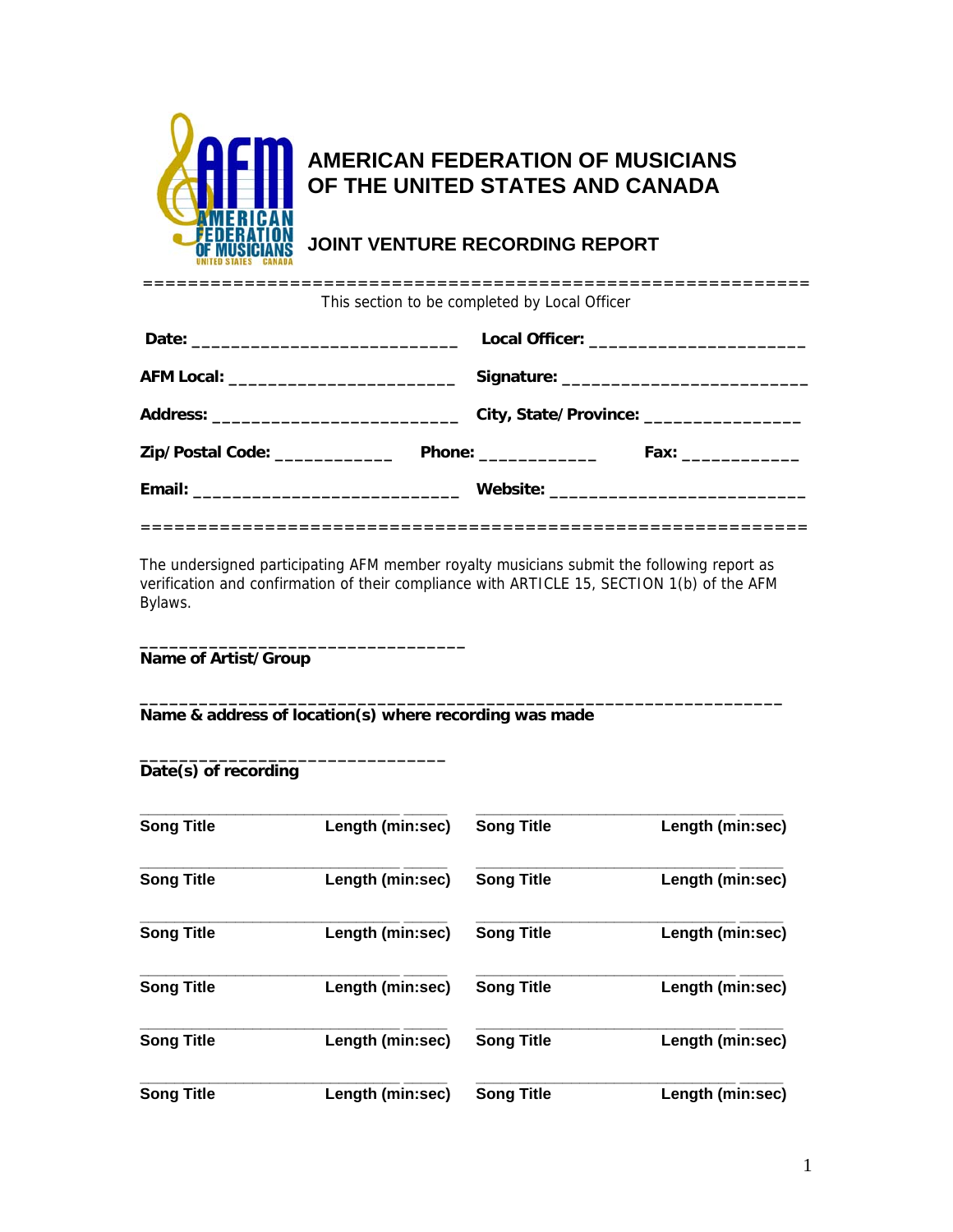The undersigned participating AFM member royalty musicians shall defend, indemnify, and hold the AFM and the Local harmless from and against any and all liabilities, losses, damages, costs, and expenses (including, without limitation, reasonable legal fees and expenses) arising from the sale or distribution, the actual or alleged infringement of any proprietary rights, or any other action brought against the musicians in relation to the sale, distribution or use of the abovenamed recordings.

| Submitted this _____ day of _____     | $\sim$ $\sim$ $\sim$ $\sim$ $\sim$ $\sim$ $\sim$ |  |
|---------------------------------------|--------------------------------------------------|--|
| <b>Print Name (LEADER)</b>            | <b>Print Name</b>                                |  |
| <b>Percentage of Ownership</b>        | <b>Percentage of Ownership</b>                   |  |
| <b>Signature</b>                      | <b>Signature</b>                                 |  |
| <b>Street Address</b>                 | <b>Street Address</b>                            |  |
| City, State/Province, Postal/Zip Code | City, State/Province, Postal/Zip Code            |  |
| Phone                                 | Phone                                            |  |
| Email                                 | Email                                            |  |
| <b>Print Name</b>                     | <b>Print Name</b>                                |  |
| <b>Percentage of Ownership</b>        | <b>Percentage of Ownership</b>                   |  |
| <b>Signature</b>                      | <b>Signature</b>                                 |  |
| <b>Street Address</b>                 | <b>Street Address</b>                            |  |
| City, State/Province, Postal/Zip Code | City, State/Province, Postal/Zip Code            |  |
| Phone                                 | Phone                                            |  |
| <b>Email</b>                          | <b>Email</b>                                     |  |